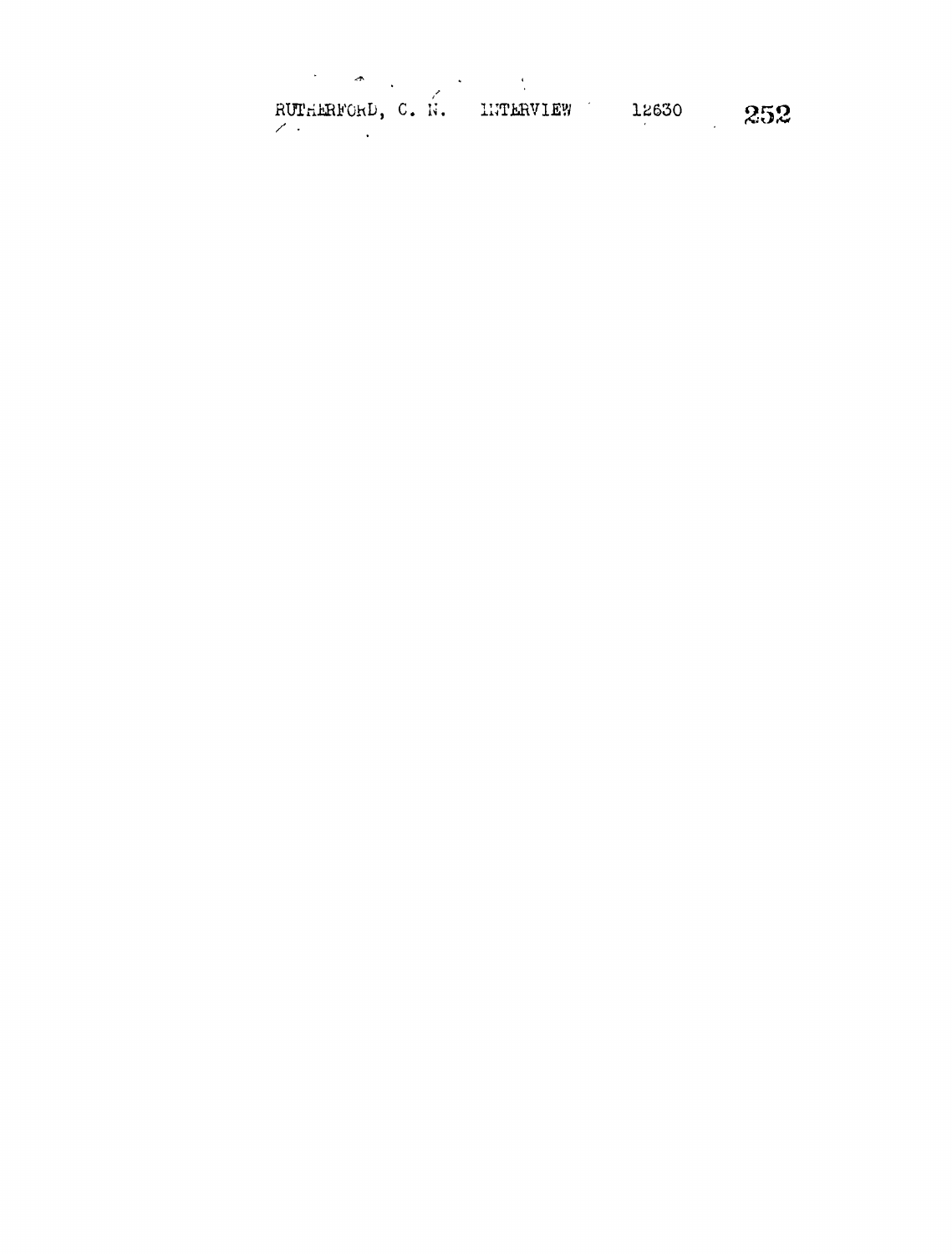|                                                                                                                                                                                                                                                                          | - 8                                              |                                                                 |                       |
|--------------------------------------------------------------------------------------------------------------------------------------------------------------------------------------------------------------------------------------------------------------------------|--------------------------------------------------|-----------------------------------------------------------------|-----------------------|
|                                                                                                                                                                                                                                                                          | PIOCRAFHY FORM<br>WORDES IROCHESS ADMINISTRATION | Form $A-(S-119)$<br>Indian-Tioneer History Project for Oklahoma |                       |
| RUTHERFORD, C. N. INTERVIEW.                                                                                                                                                                                                                                             |                                                  | $\mathbf{v}$                                                    | .12630                |
|                                                                                                                                                                                                                                                                          |                                                  |                                                                 | $\sigma$ $\sigma$     |
| Fight Morker': tame                                                                                                                                                                                                                                                      |                                                  |                                                                 | $\sim$ 193 $^{\circ}$ |
| This negation (date) January 5,<br>$\frac{1}{2}$                                                                                                                                                                                                                         |                                                  |                                                                 |                       |
| 1. Kame Mr. C. N. Rutherford                                                                                                                                                                                                                                             |                                                  |                                                                 | б                     |
| Fort Of inc Address ______ Tishomingo                                                                                                                                                                                                                                    |                                                  |                                                                 |                       |
| Residence address (or locution) 'Northwest part of town.<br>3.                                                                                                                                                                                                           |                                                  |                                                                 |                       |
| DATE OF BIRTH: Month September Day 1 Your 1872                                                                                                                                                                                                                           |                                                  |                                                                 |                       |
| Place of birth Durant                                                                                                                                                                                                                                                    |                                                  |                                                                 |                       |
|                                                                                                                                                                                                                                                                          |                                                  |                                                                 |                       |
| d. Manc of Futher Sixon Burgant                                                                                                                                                                                                                                          |                                                  | Hlace of birth Mississippi                                      |                       |
| Other Information alout father 1.                                                                                                                                                                                                                                        |                                                  | <b>Missionary</b>                                               |                       |
| Name of Mother                                                                                                                                                                                                                                                           |                                                  | Histor of right                                                 |                       |
| Other information about mother                                                                                                                                                                                                                                           |                                                  |                                                                 |                       |
|                                                                                                                                                                                                                                                                          | $\sim$ $\sim$                                    |                                                                 |                       |
| Hoter or complete ndrrative by the sucld worker dealing with the life and<br>story of the corron interviewed. Refor to Manual for surveted subjects<br>and qualitions. Continue on blank samits if necessary and attack firmly to<br>this form. Number of shade uttashed |                                                  | z                                                               |                       |
|                                                                                                                                                                                                                                                                          |                                                  |                                                                 |                       |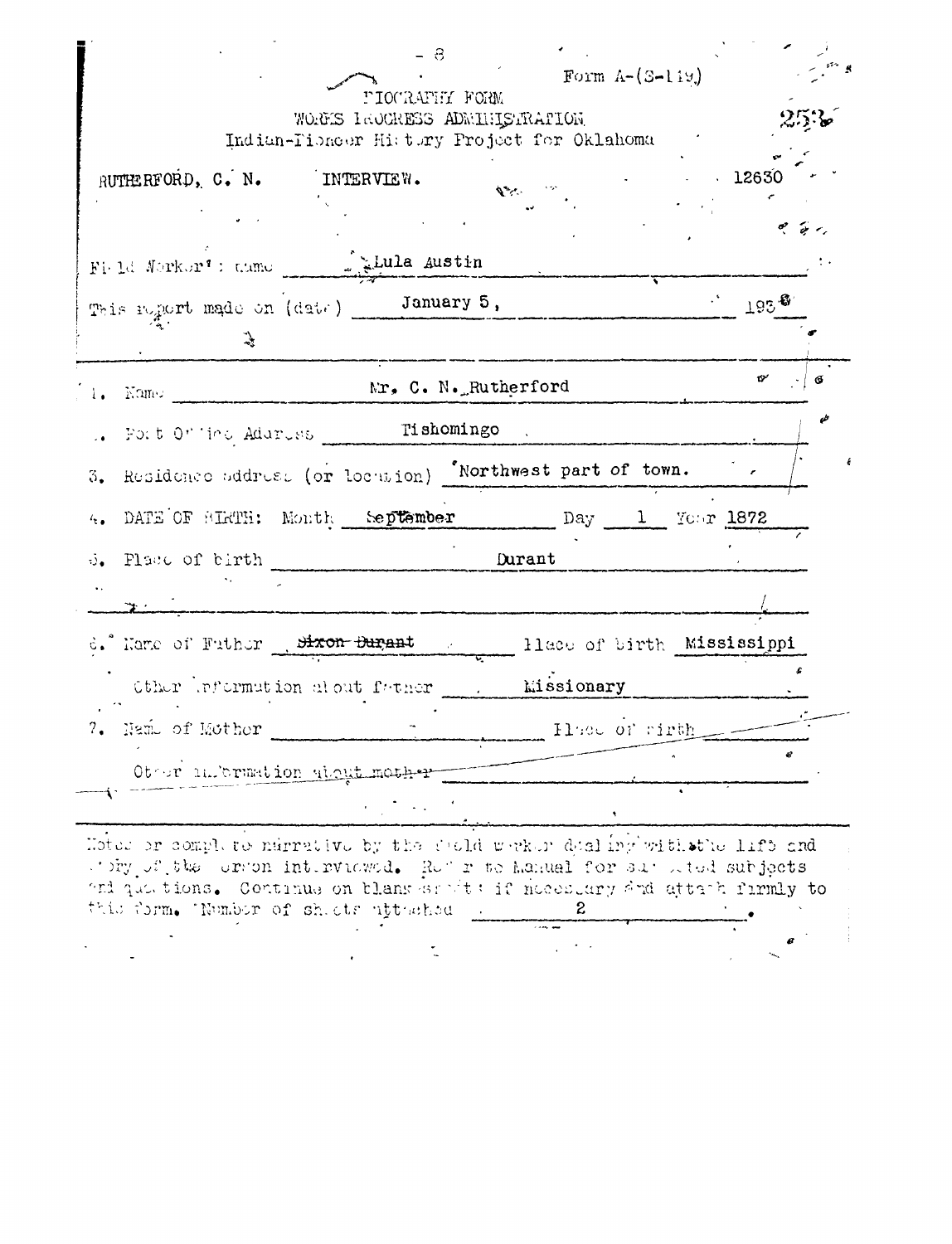An Interview with Mr. C. N. Rutherford, Tishomingo.  $-By$  - Lula Austin - Investigator. January 5, 1938.

 $\texttt{HUTHERFORD}$ . C. N.  $\texttt{INTERVIEW}$ .  $\texttt{INTERVIEW}$ . 12630

The land  $k$ rafters were after anyone they could get. thirty years ago in what was then Indian Territory. My wife, who was Mattie Durant, a Choctaw Indian, was a victim of two prominent grafters who bought land from her at a very unjust price.

A relative who was a lawyer represented Mattie and before the trial came up the grafters bought  $\hat{\mu}$ im off then I was employed by Miss Durant. Threats ware made against me by men who said if  $1$  tried to bring the case to trial they would "get"

continued after supper/on the same day. Mattie Durant's The case was called to trial in the afternoon and relative was put on the stand for cross examination and became so angry at me when 1 told about his being bought off that he picked up a chair and came toward me. I put my hand up to ward off the blow and reached in my pocket for my forty-five six shooter, but it hung in the holster I pulled the gun out it went off and fired in

! •(

,254